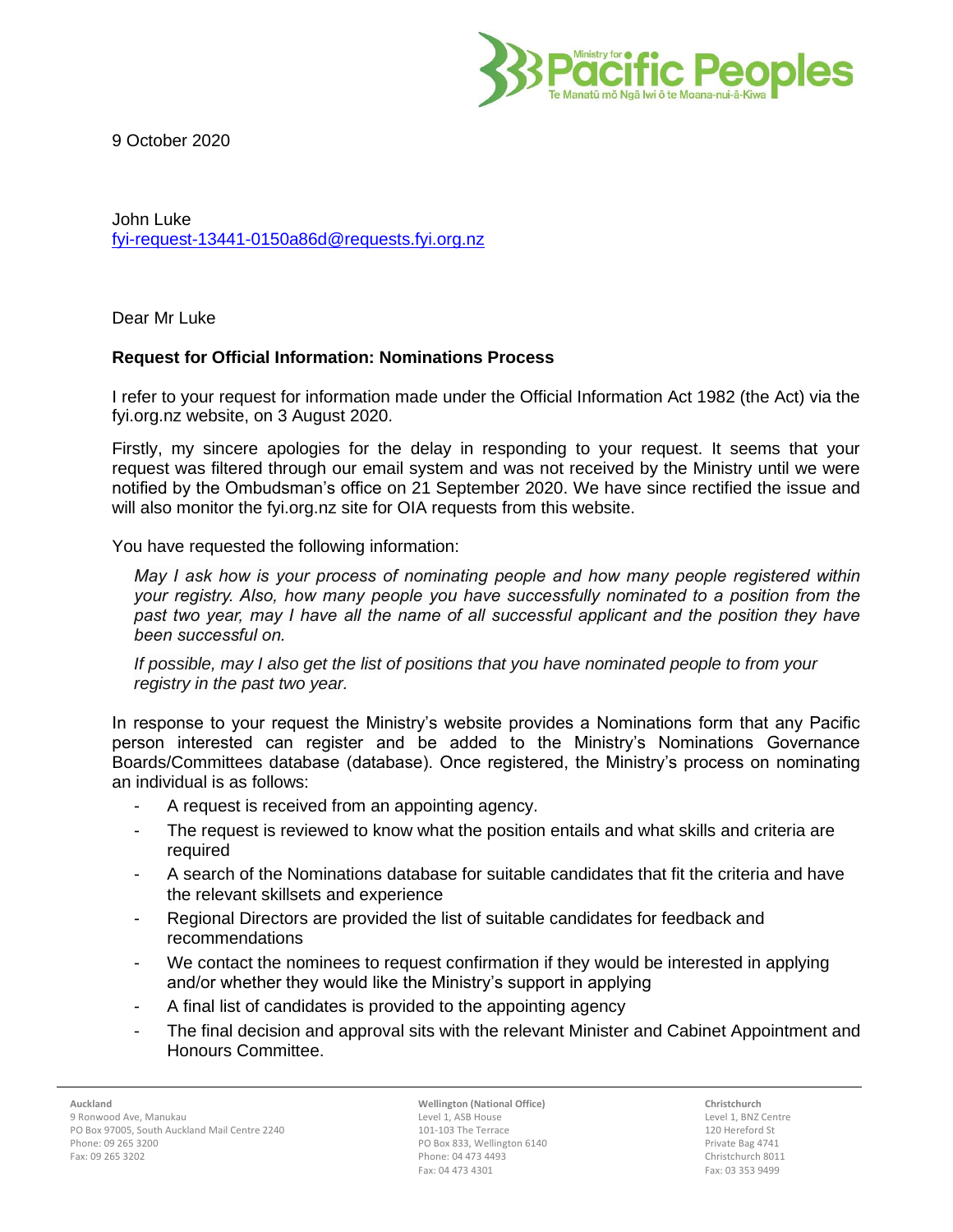There are currently 223 registrations on the Ministry for Pacific Peoples database. For the past two years, the Ministry has nominated a total of 442 Pacific people to state sector boards and committees. The Ministry does not usually receive notifications from the appointing agencies on whether candidates are successfully appointed. Successful candidates are contacted directly by the appointing agency.

As the information on our database is provided in confidence, names have been withheld under section 9(2)(a) of the Official Information Act, to protect the privacy of natural persons.

Attached is a list of the state sector boards and committees that the Ministry has nominated people to for the last two financial years.

Please note, that we may publish this response on our website. Your name and contact details will be removed.

In accordance with section 28(3) of the Act, you have the right to seek an investigation and review by the Ombudsman of this decision. Information about how to make a complaint is available at [www.ombudsman.parliament.nz](http://www.ombudsman.parliament.nz/) or freephone 0800 802 602.

Yours sincerely

Tofilau Iris Webster **Deputy Chief Executive, Office of the Chief Executive Ministry for Pacific Peoples**

**Wellington (National Office)** Level 1, ASB House 101-103 The Terrace PO Box 833, Wellington 6140 Phone: 04 473 4493 Fax: 04 473 4301

**Christchurch** Level 1, BNZ Centre 120 Hereford St Private Bag 4741 Christchurch 8011 Fax: 03 353 9499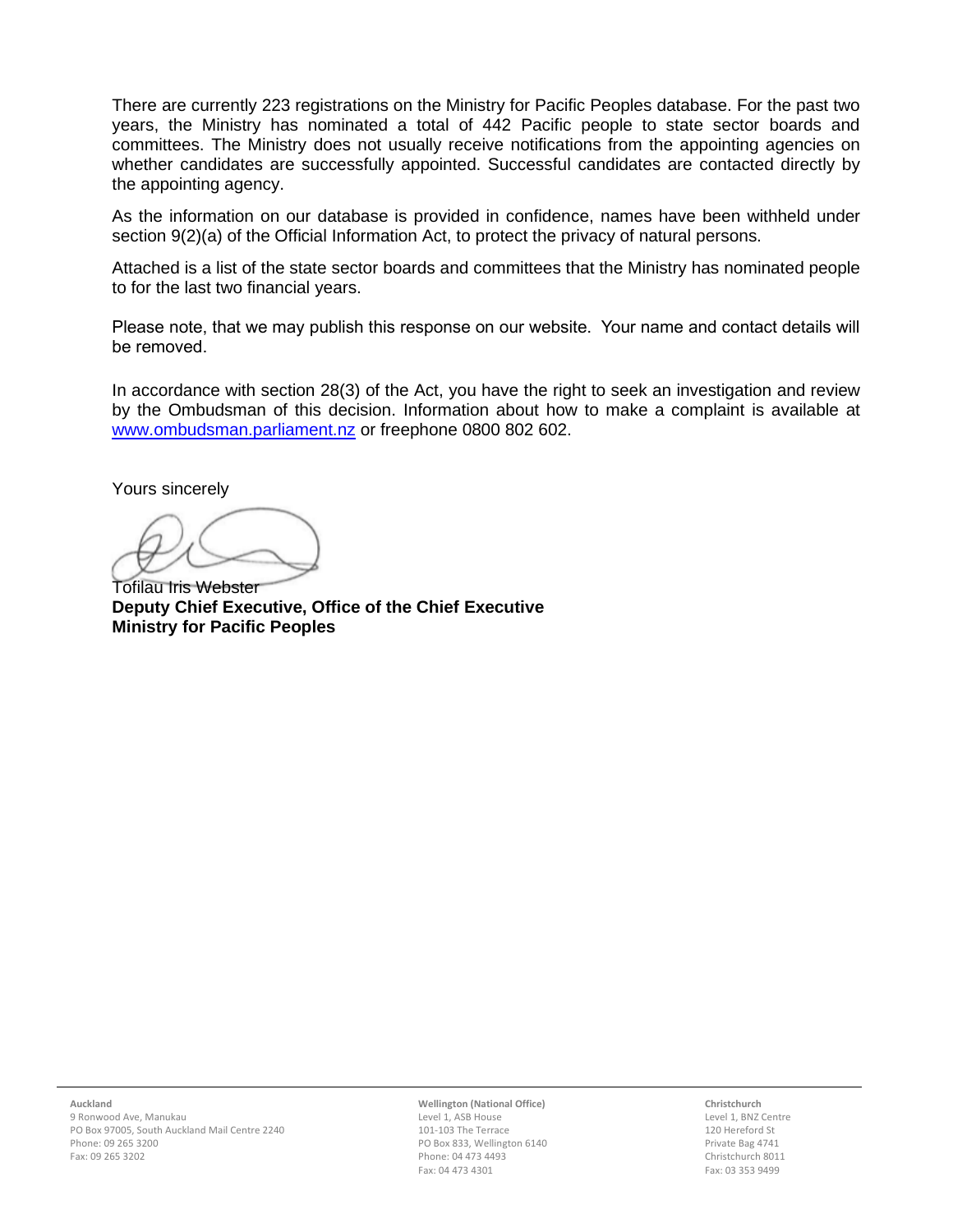## **List of State Sector Boards and Committees**

| 2019/20 FINANCIAL YEAR                                                                                                                                                                       |                                                                                                                   |
|----------------------------------------------------------------------------------------------------------------------------------------------------------------------------------------------|-------------------------------------------------------------------------------------------------------------------|
| ChildFund New Zealand Board                                                                                                                                                                  | New Zealand Registered Architects Board                                                                           |
| <b>Lottery Grants Board</b>                                                                                                                                                                  | Library and Information Advisory Commission                                                                       |
| NZ Institute of Skills and Technology                                                                                                                                                        | Kainga Ora - Homes and Communities Board                                                                          |
| Board of Callaghan Innovation                                                                                                                                                                | Digital Council Aotearoa New Zealand                                                                              |
| NZ Parole Board                                                                                                                                                                              | <b>Energy Efficiency and Conservation Authority</b><br><b>Board</b>                                               |
| <b>Civil Aviation Authority</b>                                                                                                                                                              | <b>Callaghan Innovation Board</b>                                                                                 |
| <b>Tertiary Education Centre Board</b>                                                                                                                                                       | Sport NZ Board                                                                                                    |
| Worksafe NZ Board                                                                                                                                                                            | Pasifika Education Centre Board Reappointment                                                                     |
| Maritime Board                                                                                                                                                                               | Pasifika Education Centre Board Membership<br>Options                                                             |
| Joint Accreditation System of Australia and<br>New Zealand                                                                                                                                   | Pacific Business Trust Board Appointment                                                                          |
| Chair of the Royal Commission into Historic<br>Abuse In State Care and in the Care of Faith-<br>based Institutions                                                                           | Proactive Briefing - Nominees Proposed for New<br>Year Honours 2021                                               |
| Social Workers Registration Board                                                                                                                                                            | <b>Building Practitioners Board</b>                                                                               |
| Social Workers Complaints and Disciplinary<br>Tribunal                                                                                                                                       | <b>National Pacific Radio Trust</b>                                                                               |
| Social Security Appeal Authority                                                                                                                                                             | Pasifika Education Centre Trust Board                                                                             |
| Copyright Tribunal                                                                                                                                                                           | <b>Pacific Business Trust Board</b>                                                                               |
| <b>Science Boards</b>                                                                                                                                                                        | <b>Winston Churchill Memorial Trust Board</b>                                                                     |
| Lottery Distribution Committees                                                                                                                                                              | Resource Management Review Panel                                                                                  |
| <b>State Owned Enterprises</b><br>Christchurch International Airport Ltd,<br>Hawkes Bay Airport Ltd, Transpower NZ Ltd,<br>NZ Railways Corporation.                                          | Chair of the Royal Commission into Historic Abuse<br>in State Care and in the Care of Faith-based<br>Institutions |
| <b>Broadcasting Standards Authority</b>                                                                                                                                                      | Tamaki Redevelopment Company Limited Board                                                                        |
| NZ Trade and Enterprise Board                                                                                                                                                                | Winston Churchill Memorial Trust Board                                                                            |
| <b>NZ Productivity Commission</b>                                                                                                                                                            | <b>Building Practitioners Board</b>                                                                               |
| <b>Government Superannuation Fund Authority</b>                                                                                                                                              | <b>Tertiary Education Commission Board</b>                                                                        |
| <b>Government Superannuation Appeals Board</b>                                                                                                                                               | Plumbers, Gasfitters and Drainlayers Board                                                                        |
| Community Trusts - Bay of Plenty, Eastern<br>and Central Community Trust, Foundation<br>North, Otago Community Trust, Rata<br>Foundation, Trust Waikato, TSB, Wellington<br>Community Trust. | NZ Institute of Skills and Technology<br>Establishment Boards - 15 Company Boards                                 |
| Ministerial Ethnic Communities Advisory<br>Group                                                                                                                                             | Library and Information Advisory Commission                                                                       |
| 21 Health Statutory Authorities                                                                                                                                                              | DIA - Ministerial Advisory Group                                                                                  |
| Proactive for Arts Council                                                                                                                                                                   | <b>UNESCO National Commission</b>                                                                                 |